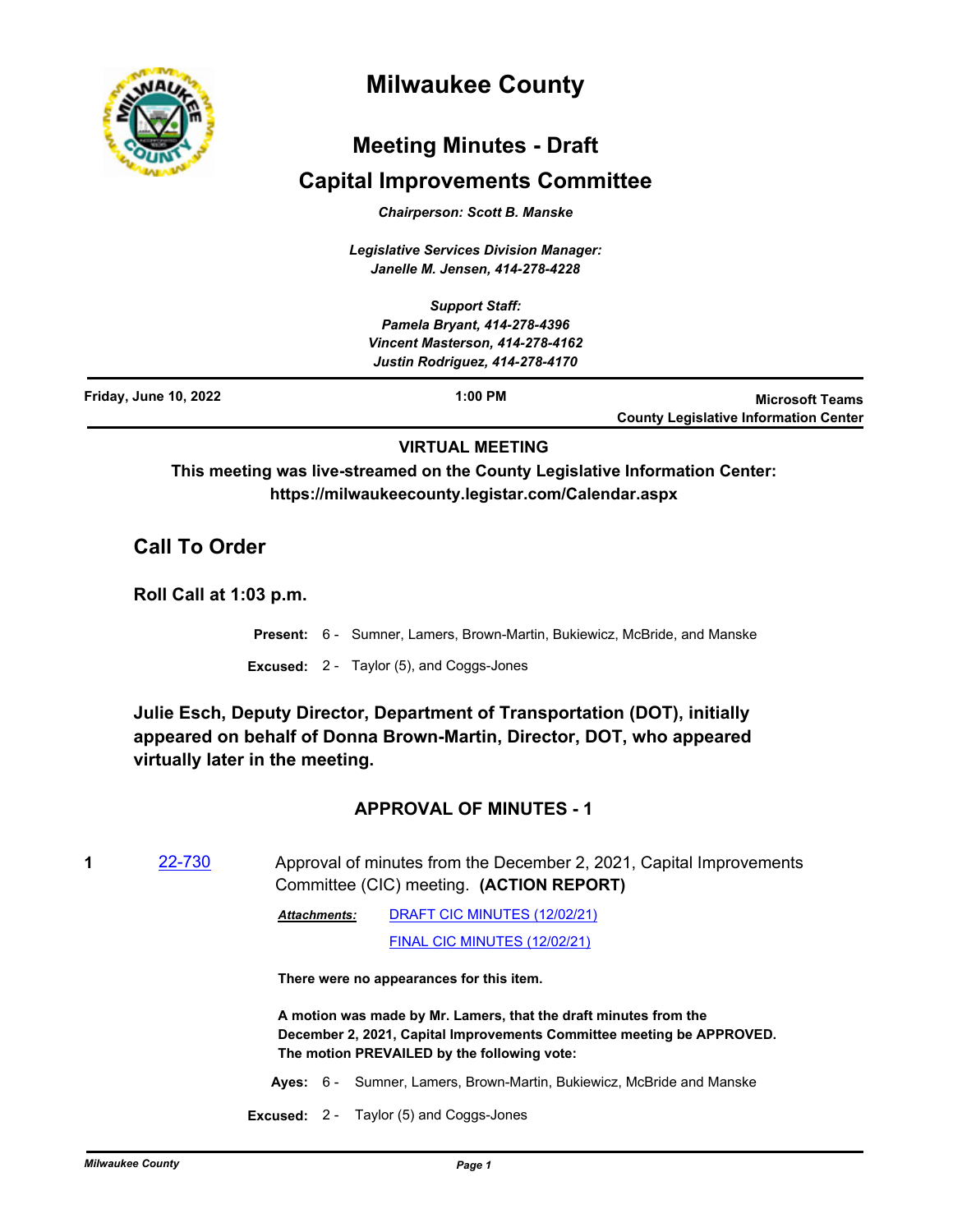#### **CAPITAL IMPROVEMENTS SUBCOMMITTEE - 1**

**2** [22-731](http://milwaukeecounty.legistar.com/gateway.aspx?m=l&id=/matter.aspx?key=12432) From the Capital Improvements Subcommittee, providing an informational presentation regarding Capital Project Scoring Criteria Methodology for the 2023-2027 Capital Improvements Plan. **(INFORMATIONAL ONLY UNLESS OTHERWISE DIRECTED BY THE COMMITTEE)**

*Attachments:* [22-731 POWERPOINT](http://MilwaukeeCounty.legistar.com/gateway.aspx?M=F&ID=edb91841-948e-46b6-ad12-6f9178bd01fb.pptx)

#### **APPEARANCE:**

**Vince Masterson, Capital Budget Coordinator, Budget Division, Office of Strategy, Budget, and Performance**

**This Informational Report was DISCUSSED WITH NO ACTION TAKEN.**

## **FACILITIES MANAGEMENT DIVISION / DEPARTMENT OF ADMINISTRATIVE SERVICES - 1**

**3** [22-732](http://milwaukeecounty.legistar.com/gateway.aspx?m=l&id=/matter.aspx?key=12433) From the Director of Facilities Planning and Development, Facilities Management Division, Department of Administrative Services, providing an informational report regarding the County Facilities Planning Steering Committee's Review of 2023 Facility-related Capital Requests. **(INFORMATIONAL ONLY UNLESS OTHERWISE DIRECTED BY THE COMMITTEE)**

*Attachments:* [22-732 REPORT](http://MilwaukeeCounty.legistar.com/gateway.aspx?M=F&ID=4a5e78c7-e9ed-4135-8686-d1d9b3f1fbe0.pdf)

**APPEARANCES:**

**Peter Nilles, Director, Planning and Development, Architecture, Engineering, and Environmental Services Section, Facilities Management Division, Department of Administrative Services Supervisor Shawn Rolland, District 6**

**This Informational Report was DISCUSSED WITH NO ACTION TAKEN.**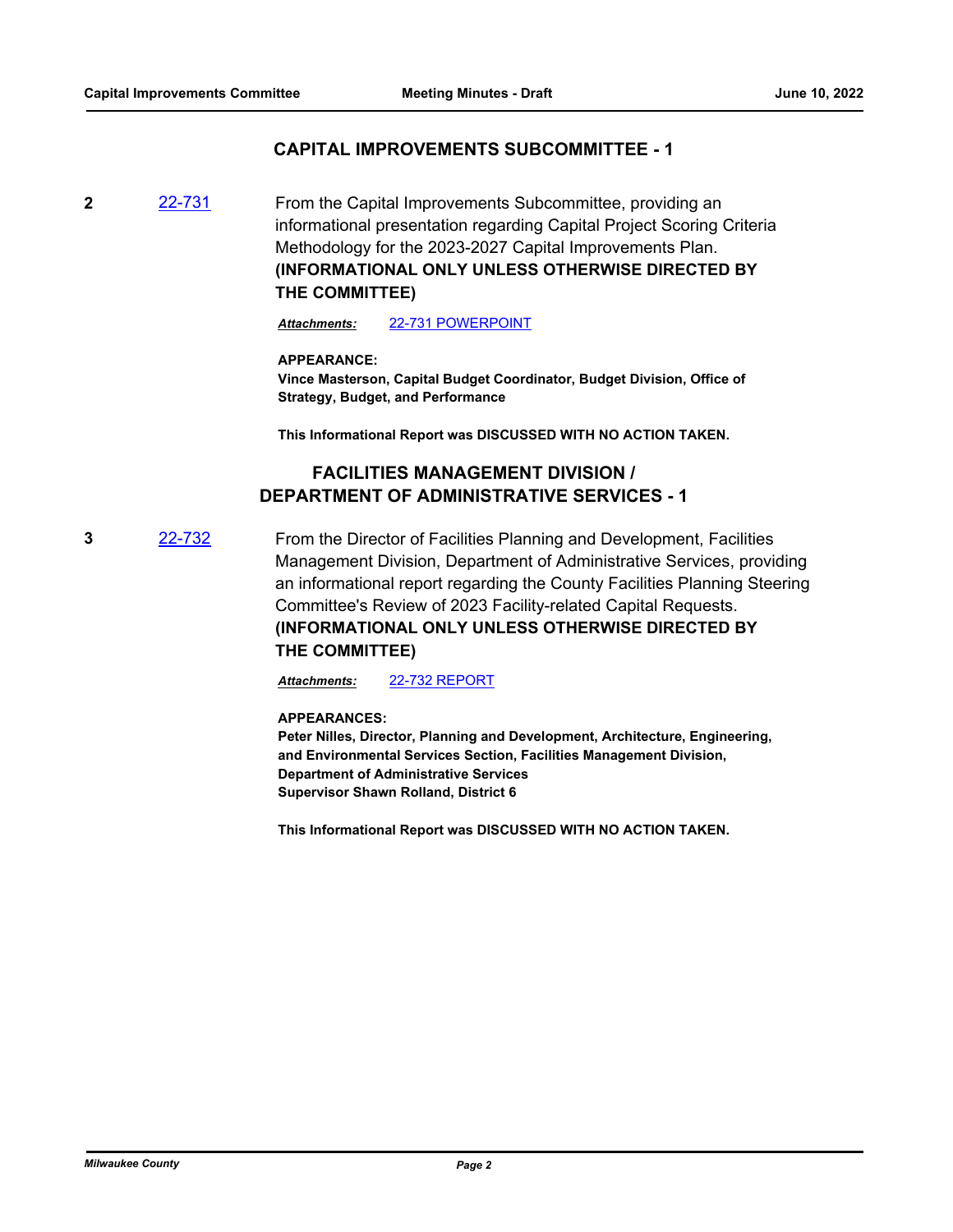#### **Items 4 and 5 were considered together.**

## **CAPITAL IMPROVEMENTS SUBCOMMITTEE - 2**

**4** [22-733](http://milwaukeecounty.legistar.com/gateway.aspx?m=l&id=/matter.aspx?key=12434) From the Capital Improvements Subcommittee, providing an informational report regarding Preliminary Financing Goals for the 2023-2027 Capital Improvements Plan. **(INFORMATIONAL ONLY UNLESS OTHERWISE DIRECTED BY THE COMMITTEE)**

*Attachments:* [22-733 REPORT](http://MilwaukeeCounty.legistar.com/gateway.aspx?M=F&ID=e520c03f-5493-4a07-ae11-56d7e2054848.pdf)

#### **APPEARANCE:**

**Vince Masterson, Capital Budget Coordinator, Budget Division, Office of Strategy, Budget, and Performance**

**Items 4 and 5 were considered together.**

**The Informational Reports associated with Items 4 and 5 were DISCUSSED WITH NO ACTION TAKEN.**

**5** [22-734](http://milwaukeecounty.legistar.com/gateway.aspx?m=l&id=/matter.aspx?key=12435) From the Capital Improvements Subcommittee, providing a list of Departmental Requests for the 2023-2027 Capital Improvements Plan. **(INFORMATIONAL ONLY UNLESS OTHERWISE DIRECTED BY THE COMMITTEE)**

> [22-734 REPORT](http://MilwaukeeCounty.legistar.com/gateway.aspx?M=F&ID=76f98a88-f91e-489e-ad7d-3008101469f4.pdf) [22-734 POWERPOINT](http://MilwaukeeCounty.legistar.com/gateway.aspx?M=F&ID=4ab05dc2-1f97-4186-8576-3627bc926f22.pptx) *Attachments:*

#### **APPEARANCE:**

**Vince Masterson, Capital Budget Coordinator, Budget Division, Office of Strategy, Budget, and Performance**

**Items 4 and 5 were considered together.**

**The Informational Reports associated with Items 4 and 5 were DISCUSSED WITH NO ACTION TAKEN.**